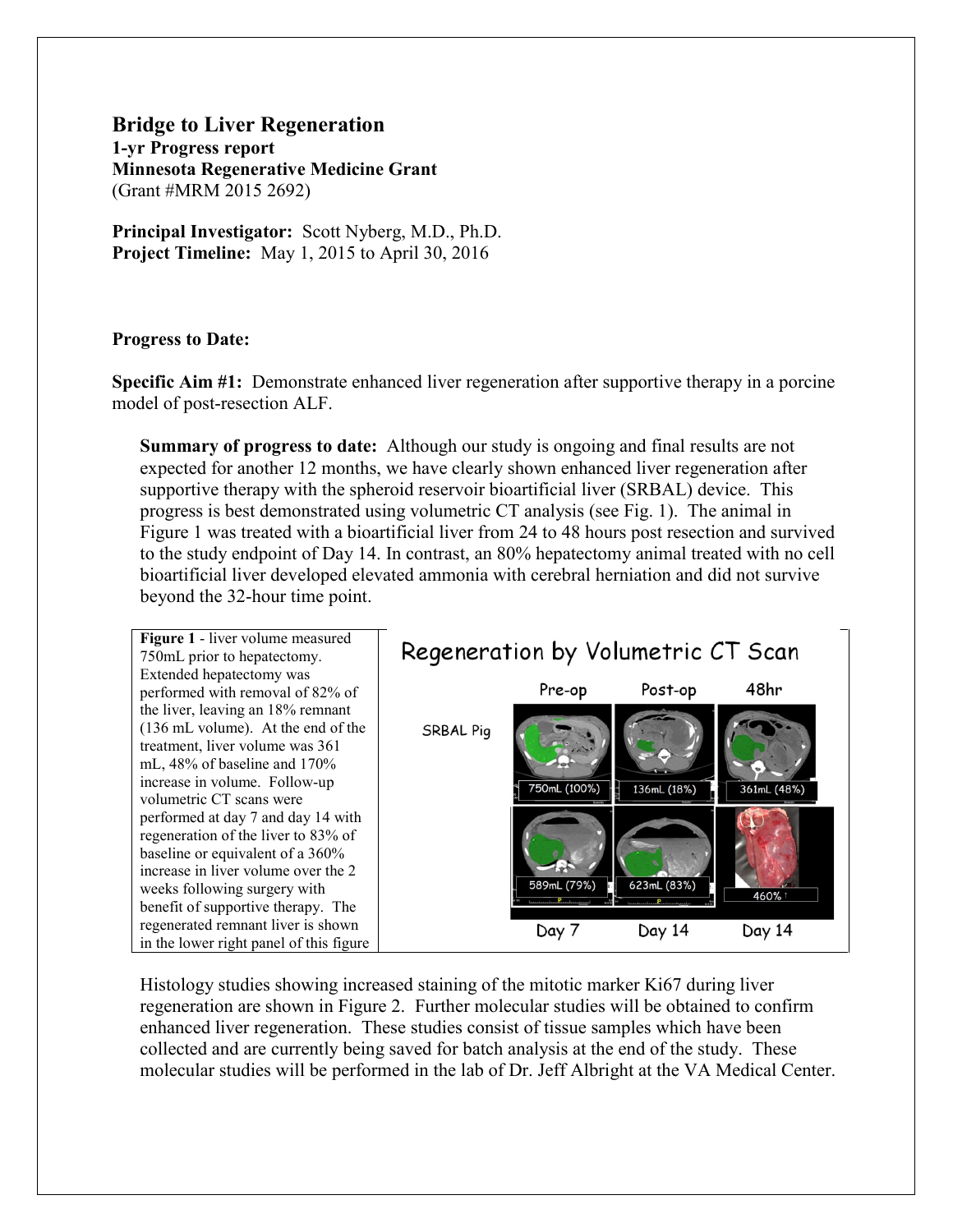

In addition, we have performed 50% hepatectomy on 6 pigs and collected either serum or plasma from these pigs to assess their regenerative activity in an ex vivo model. These supplemental studies demonstrate that serum from the 50% hepatectomy pigs significantly enhances hepatocyte proliferation under ex vivo conditions. We utilized a decellularized pig liver matrix in the studies, and the peak level of enhanced regeneration was seen at 48 hours following the hepatectomy. These studies will be pursued further in collaboration with a local company, Miromatrix, in attempts to seed their decellularized porcine grafts for creation of a transplantable pig liver graft.

**Specific Aim #2:** Demonstrate prolonged survival after supportive therapy in a porcine model of post-resection ALF.

**Summary of progress to date:** To date we have treated a total of 9 animals under either controlled conditions without supportive therapy or supportive therapy with the bioartificial liver containing cells 200 grams per treatment or no cells. Although these studies are ongoing, preliminary evidence suggests improvement in survival with the SRBAL treatment. To date, no deaths with 100% survival in the SRBAL treatment group (Fig. 3), while both control groups (no supportive therapy and no cell BAL groups) have experienced 50% mortality. SRBAL treatments have been associated with stable hemodynamics by the postresection pig, clearance of ammonia, and prevention of cerebral herniation. Based on these results, we expect 8 to 12 animals to confirm reproducibility of these results.

Figure 3 SRBAL pig shown at 90 hours posthepatectomy. This pig was up ambulating immediately following the SRBAL treatment and was electively euthanized at 14 days.

SRBAL Pig#1  $t = 90$ hr after 82% hepatectomy + 24hr SRBAL treatment

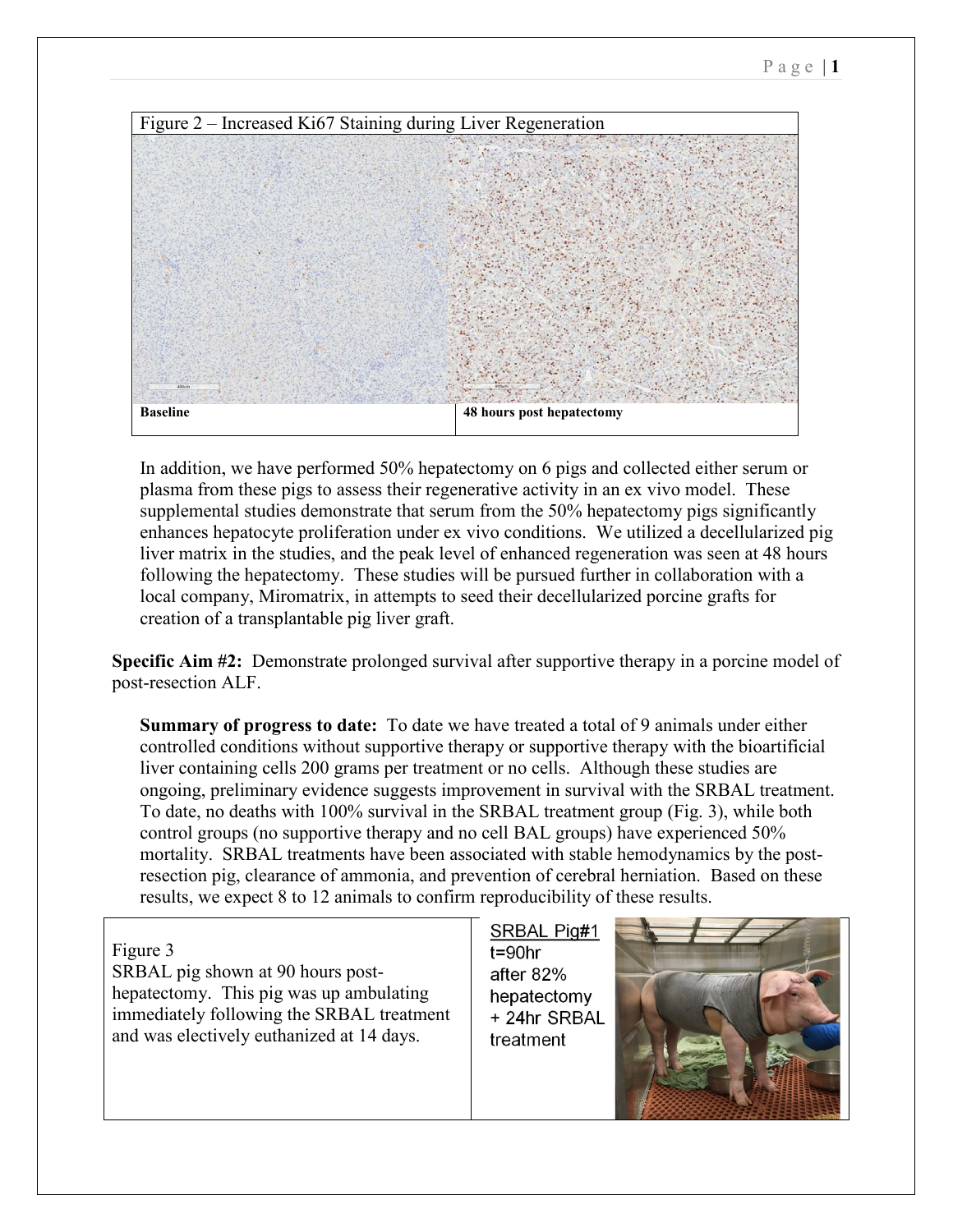**Specific Aim #3:** Demonstrate a neuroprotective effect of supportive treatment in a porcine model of post-resection ALF.

**Summary of progress to date:** Along with the improved survival using the SRBAL device, improved survival has correlated with a reduction in serum ammonia and reduced intracranial pressure during SRBAL treatment. Reduced intracranial pressure was shown previously in our earlier study (Glorioso et al, J Hepatology 2015, 63:388-398) to be the result of reduced cerebral edema with the mechanism of cerebral edema formation to be from a combination of elevated ammonia levels and systemic inflammation. The ability of SRBAL therapy to lower serum ammonia is illustrated in Figure 4. . Of note, both animals in Figure 4 had approximately the same serum ammonia level at 24 hours post-hepatectomy. When placed on the SRBAL device the ammonia of the treated animal was reduced to a normal range.



**List any publications or manuscripts:** To date there have been no manuscripts published since this study is not yet complete. The data has been included in several presentations including the International Liver Transplant Annual Congress in Seoul, Korea, May 1, 2016; Transplant Grand Rounds at University of Minnesota, January 2016, and the Mayo Clinic Transplant Grand Rounds February 2016. The SRBAL technology has previously been patented by Mayo Clinic. We are currently in the process of licensing this patent with at least one strongly interested investor group. At the time of this progress report, the patent has not yet been licensed. Furthermore, a new patent application is in preparation regarding the use of post-resection pig serum to enhance ex vivo expansion of hepatocytes in a decellularized liver graft.

**Budget Update:** The studies appear to be on schedule and within 20% of the estimated budget. One of the surgeons (Jian Yang MD) involved in the study is from Chengdu China. Of note, Dr. Yang's VISA was delayed and he did not arrive to begin work until August 2015, roughly 4 months after the initial start date of this project. As a result, we are a few months behind schedule with regard to the study animals. We are performing hepatectomies at 2-week intervals, as originally planned, so roughly 2 animals per month. We anticipate completion of the large experimentation by July 1, 2017. The molecular and histology studies will follow. Therefore, an extension of funding will be needed beyond the current deadline of April 30, 2017.